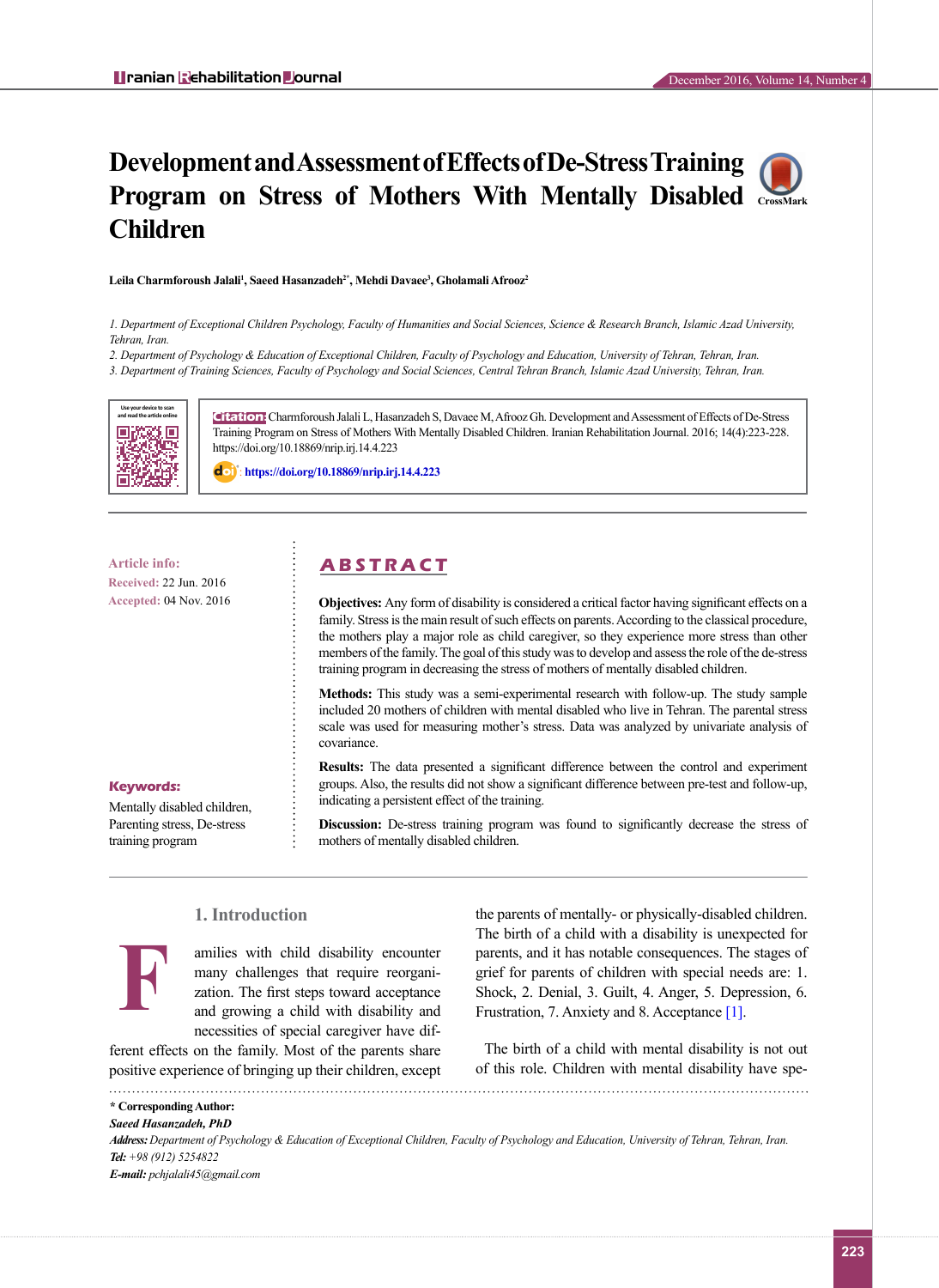cial characteristics, such as under average of intelligence quotient, limitation of memory, word storage, abstract thinking, visual and auditory deficit and immovability. These signs indicated children with Down syndrome, micro cephalic, and macro cephalic difficulties [\[2\].](#page-4-1)

Some researchers have addressed the concept of social stigma [\[3\]](#page-4-2). Social stigma is the extreme disapproval of (or discontent with) a person or group on the ground of social characteristics that are perceived and serve to distinguish them from other members of society. Stigma may then be affixed to such a person who differs from their cultural norms by the greater society. Experiences and others who have direct relations with this person can be affected by stigma. Relatives may internalize the received stigma that may affect their lives. More than the responsibility of bringing up a child with a disability, the mother's perception of internalized stigma increases the stress of the child  $[4]$ .

Needs of such children often scares the parents. Hence, they need to deal with them in patience. It leads to forgetting their self, inattention to other children, and incom-patibility [\[5\]](#page-4-3). Moreover, the birth of a mentally-disabled child can often result in difficulty in marriage and relations with relatives, siblings, and neighbors [\[6\]](#page-4-4).

The birth of a child with disability arouses a wide range of sensitive responses in parents. It is a critical subject for some parents as it needs mental regulation. For others, it is a regretful event, and initial response to such event is the affective collapse [\[7\].](#page-4-5) The birth of a child with mental disability can have deep effects on the whole family (both parents and children) and extended family (grandfather and grandmother). It is a common experience among all members of a family that affects all aspects of family functions  $[8]$ . Stress is the consequence of having a child with mental disability when the demands are more than abilities [\[9\]](#page-4-7).

Parental stress can be perceived as a challenge between the parental duties and existing capacity of parents  $[10]$ . Stress has various effects on life. It impairs the social, psychological and physical functions. Parental roles will get limited by stress, and it may increase the chronic diseases like blood pressure and heart diseases [\[11\]](#page-4-9). Some research-ers estimate the parental [\[12,](#page-4-10) [13\].](#page-4-11) Finally, most of the studies show that stress correlates with a decrease in mental health [\[14\],](#page-4-12) low life satisfaction, [\[15\]](#page-4-13) behavioral problems, [\[16\]](#page-4-14) and possess challenges in economic wellbeing [\[17\]](#page-4-15).

Coping with stress is more attended by the psychologists. Some of the therapists believe that changing cogni-tive behavior leads to a decrease in stress [\[18\].](#page-4-16) Psychologists believe that evaluation of an event is a useful coping skill against stress. Evaluation of an event or cognition is different from one to another, and people's behavior is based on these cognitive abilities [\[19\]](#page-4-17).

Studies on stress management started from 1930 when Hill presented his ABC-X model about family stress management. This model is designed for coping stress in a family as a whole and a family with mentally disabled child as specific [\[19\].](#page-4-17)

According to the importance of family in bringing up children with mental disability, the management of parental stress s considered necessary. Hence, the goal of this study is to design and assess the effects of familybased stress management program on the stress of mothers of mentally disabled children.

#### **2. Methods**

This study was an applicable research. It was a semiexperimental method with follow-up. The study population included all mothers who have children with mental disability in Tehran-Iran. The study sample included 20 subjects who were selected randomly and placed in experimental and control groups.

The inclusion criteria for each subject were as follows: diagnosis of mental disability based on documents, less than 16 years of age, and mothers who at least finished schools. After selecting the sample group and performing the pretest, the experimental group received de-stress training program. This program was designed based on the stress inoculation training of Donald Meichenbaum (reference). Also, the Jacobson' progressive relaxation training was used. Jacobson suggested that anxiety leads to tension in muscles, and removal of tension led to the removal of anxiety [\[20\].](#page-4-18)

All subjects performed the parental stress scale of Berry & Jones (1995). It provides a measure that considers the positive aspects of parenting as well as the negative stressful aspects. It is an 18 – item self-report scale, and it should be noted that parents either agree or disagree with the asked items related to their child or children. Seven expressions, namely 1, 2, 5, 6, 7, 17 and 18, were scored reversely, and the rest were directly scored. In this test, the minimum number was 18 and maximum was 90. Berry & Jones (1995) have reported the test validity and test-post test validity to be 0.83 and 0.80, respectively. The scale primer verification for assessing validity was performed on 23 mothers that was later translated into Farsi. The obtained test-post test validity was equal to 0.78, with a one-week interval [\[21\]](#page-4-19). Brief description of each session is presented in [Table 1.](#page-2-0)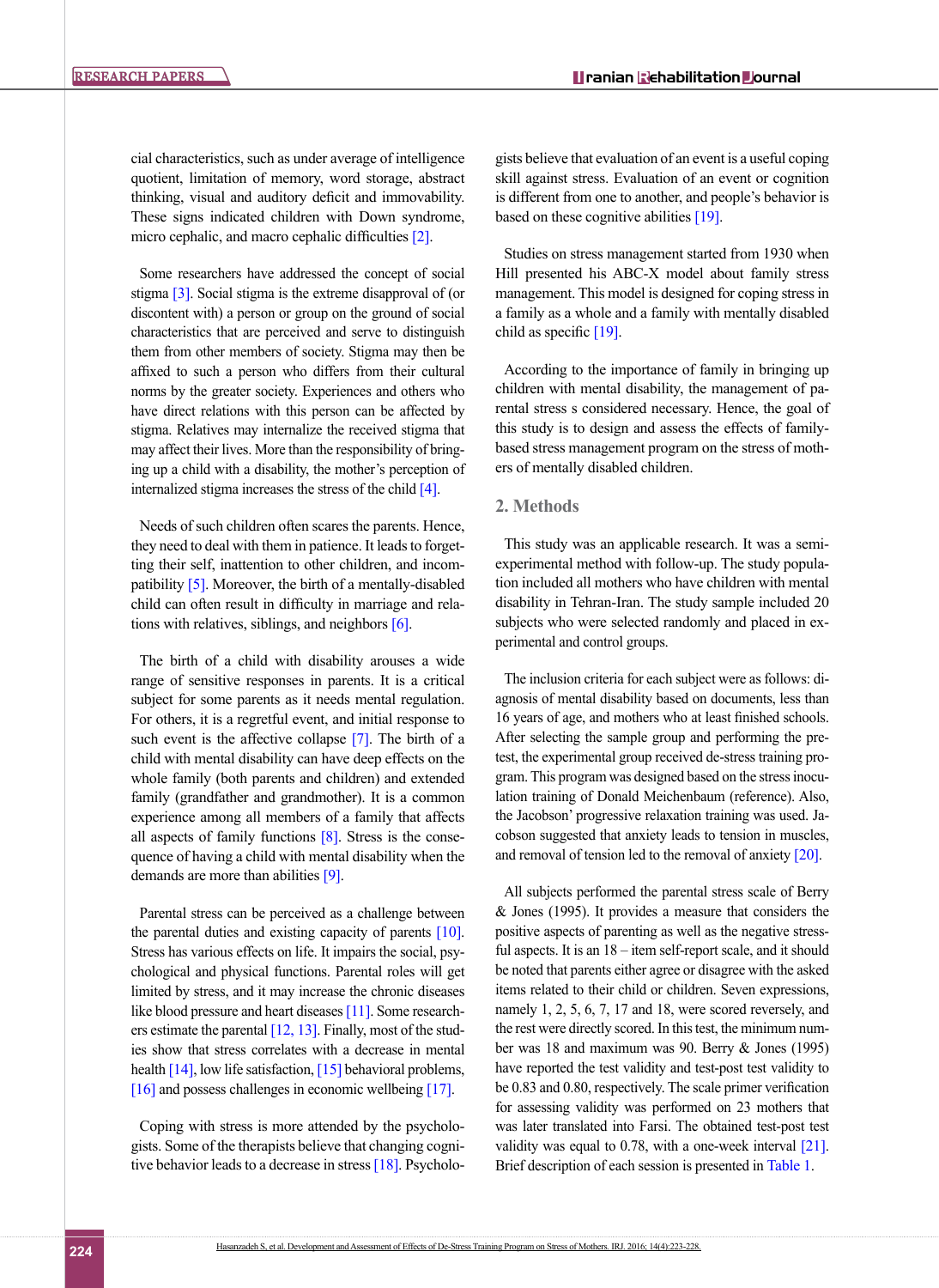<span id="page-2-0"></span>Table 1. Description of each session.

| <b>Sessions</b> | <b>Brief Description of Each Session</b>                                                                                                                                                                                 |
|-----------------|--------------------------------------------------------------------------------------------------------------------------------------------------------------------------------------------------------------------------|
| 1, 2            | Introducing, presenting goals, method and performance                                                                                                                                                                    |
| 3               | Jacobson's progressive relaxation training, analysis of environment, response to questions, homework                                                                                                                     |
| 4               | Parenting skills training, Jacobson's progressive relaxation training, homework                                                                                                                                          |
| 5               | Self-monitoring, information about mental disability, anger management, Jacobson's progressive relaxation training,<br>homework                                                                                          |
| 6               | Anger management, facilitation communication, response to questions, Jacobson's progressive relaxation training,<br>homework                                                                                             |
| $\overline{7}$  | Parenting skills training with focus on healthy environment, facilitating communication of sibling, Jacobson's progres-<br>sive relaxation training, homework                                                            |
| 8               | Finding false thoughts, following the rehabilitation periods, Jacobson's progressive relaxation training, homework                                                                                                       |
| 9               | Recognizing negative thoughts and replacing them with positive thoughts, having real expectations, considering the<br>feedback and demands of parents and children, Jacobson's progressive relaxation training, homework |
| 10              | Self-caring, focus on now, reasonable demands (self and others), Jacobson's progressive relaxation training, home-<br>work                                                                                               |
| 11              | Self-talking technique, considering anger management, assertiveness, considering needs of children, Jacobson's<br>progressive relaxation training, homework                                                              |
| 12              | Considering attention to self, problem-solving skills, considering mothers reaction to stress, Jacobson's progressive<br>relaxation training, homework                                                                   |
| 13              | Review of last session, response to questions, considering feedback to trainings                                                                                                                                         |
| 14              | Post-test                                                                                                                                                                                                                |
| 15              | Follow-up                                                                                                                                                                                                                |

**Tranian Rehabilitation Journal** 

#### **Stress management training program**

Post-test is performed in the 14<sup>th</sup> session and after 1 month's re sult follow-up. The obtained data were analyzed by descriptive and inferential statistics.

#### **3. Results**

The descriptive characteristics of experimental and control groups are presented in [Table 2](#page-2-1). According to the obtained differences between groups, the univariate analysis of covariance was used for demonstrating the significant differences. According to [Table 3](#page-3-0), the experimental and control groups showed significant differences. After covariance analysis and omission of initial differences, there were significant differences between both the groups  $(F=11.03 \text{ P} < 0.01)$ .

Based on the results, the mean of maternal stress decreased in post-test. Therefore, it can be said that family-based stress management program significantly decrease the mother's stress. As shown in [Table 4](#page-3-1), there is no significant difference between post-test and followup points of maternal stress. It means that effectiveness of family based stress management program on decreasing of stress seems to be persistent.

#### **4. Discussion**

The study results showed that de-stress training program has significant effects on stress. One reason for the effectiveness of this program was the active participation of mothers in all sessions. In other words, the mothers were not just listener; they had time to describe their feelings and thoughts. Therefore, this led to empathy and released emotions. Moreover, the mothers also shared their experience together, and it helped them in solving problems and managing their stress level.

<span id="page-2-1"></span>**Table 2.** Descriptive characteristics of dependent variables in experimental and control groups.

|                 | <b>Experimental Group</b> |           |           |           | <b>Control Group</b> |           |           |           |
|-----------------|---------------------------|-----------|-----------|-----------|----------------------|-----------|-----------|-----------|
|                 | <b>Pre-test</b>           |           | Post-test |           | <b>Pre-test</b>      |           | Post-test |           |
| Variables       | м                         | <b>SD</b> | M         | <b>SD</b> | м                    | <b>SD</b> | м         | <b>SD</b> |
| Maternal stress | 46.90                     | 7.19      | 35.10     | 7.65      | 47.90                | 10.05     | 47.60     | 9.80      |

**Uranian Rehabilitation Dournal**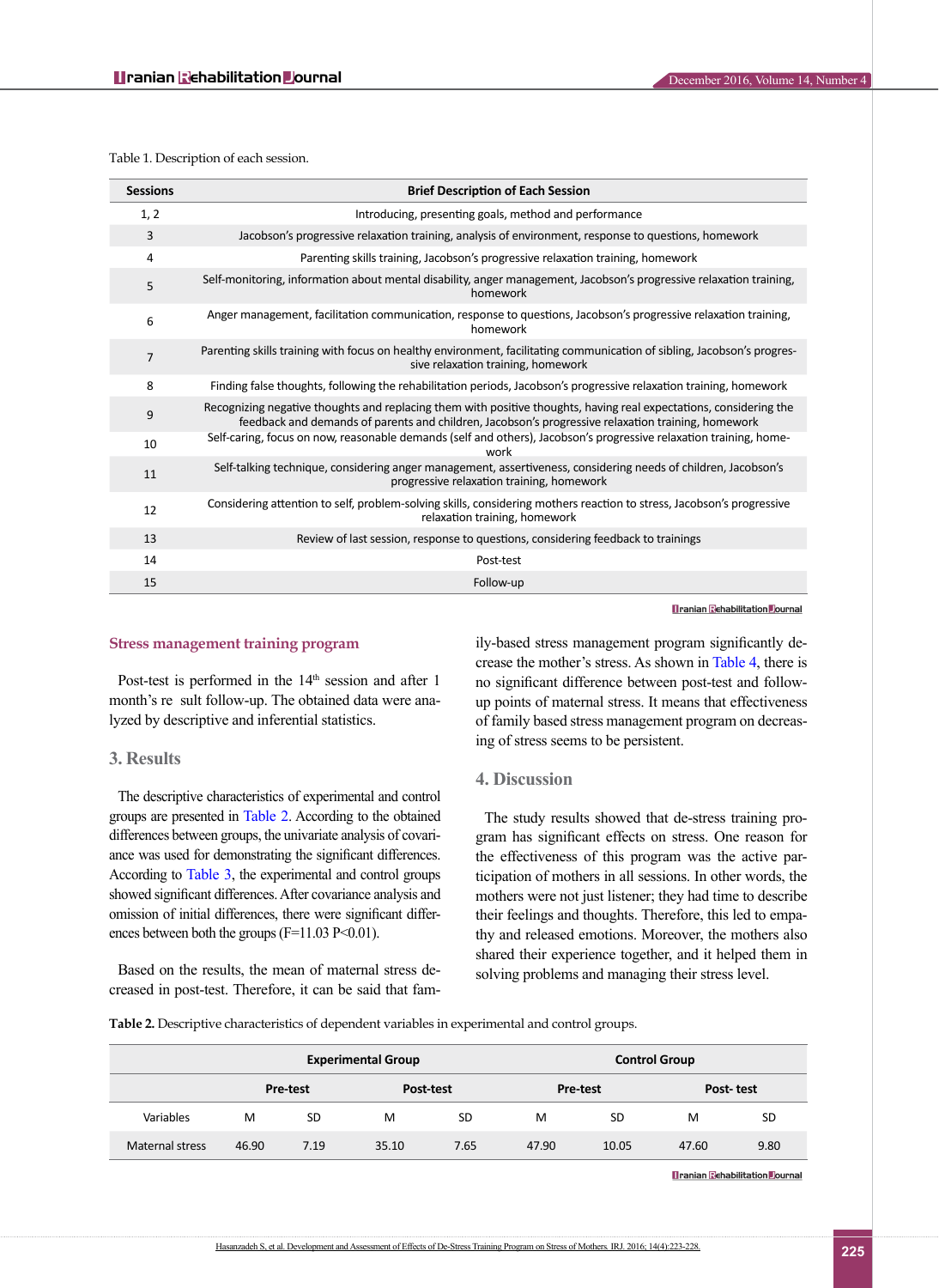| <b>Variable</b> | SS      | df | <b>MS</b> |        | Sig. | ηP <sub>2</sub> |
|-----------------|---------|----|-----------|--------|------|-----------------|
| Pre-test        | 1288.95 |    | 122.95    | 214.09 | 0.01 | 0.93            |
| Group           | 662.45  |    | 662.45    | 110.03 | 0.01 | 0.87            |
| Error           | 102.35  | 17 | 6.02      |        |      |                 |

<span id="page-3-0"></span>**Table 3.** Brief results of univariate analysis of covariance.

<span id="page-3-1"></span>**Table 4.** Descriptive characteristics and dependent T test.

| Group        |                 |       | Post-test |       | Follow up |         | <b>Dependent T test</b> |      |  |
|--------------|-----------------|-------|-----------|-------|-----------|---------|-------------------------|------|--|
|              | <b>Variable</b> | M     | <b>SD</b> | M     | <b>SD</b> |         | df                      | Sig. |  |
| Experimental | Maternal stress | 35.10 | 7.65      | 43.50 | 12.89     | 0.55    | 9                       | 0.59 |  |
| control      | Maternal stress | 47.60 | 9.80      | 52.60 | 10.08     | $-1.21$ | 9                       | 0.22 |  |

An existing problem for the mothers is the differences between normal and mentally disabled children. Usually, mothers with favoritism toward mental disabled child increase the family challenges. In this program, the mothers were trained for undertaking strategies for coping up with such family challenges. Also, the necessary information about children with mental disability has been presented in these sessions.

In this program, the stress inoculation training designed by Meichenbaum was used. The method did not focus just on a special technique, individual differences were more attended [22, [20\]](#page-4-18). Attention to critical needs of mothers with mentally disabled child guided the sessions toward clear and real needs. Overall, introducing the concept of mental disability to mothers, sharing experiences, training strategies for coping stress and all other factors led to controlling stress and coping with the associated problem.

The results of the study showed that stress management program has significant effects on decreasing stress. It accommodates with the previous field-related studies stating the effectiveness of coping strategies training in decreasing psychological signs of mothers with down child [23], effectiveness of stress management with cognitive- behavior therapy in decreasing anxiety and depression of parents with mentally disabled children [24], effectiveness of positive therapy in decreasing anxiety [\[25\]](#page-4-20), effectiveness of primary intervention in improving social supports [\[26\]](#page-4-21), effectiveness of coping skills training in maternal stress [\[27\],](#page-4-22) effectiveness in coping skills training and stress management on decreasing anxiety and depression of mothers with disabled child [\[28\].](#page-4-23)

**Dranian Rehabilitation Dournal** 

**<u>Branian Rehabilitation Dournal</u>** 

The results of this study are not in line with the findings of Kaveh et al [\[29\]](#page-4-24). They used resiliency program against stress and showed that this program was not effective in decreasing stress. They suggested that their inconsistent finding will be referred to using general questions in the questionnaire $[29]$ . The content of the stress management program used in this study was according to other methods like cognitive- behavioral [23, 24, [27\]](#page-4-22) and progressive relaxation therapy [23, [27\]](#page-4-22).

Anger management is a factor that is focused on stress management. This factor in other programs was considered important [23]. It seemed that using cognitive-behavioral therapy, relaxation and anger management were very effective in decreasing stress. This study approves the last findings. The present study also showed that effectiveness of the program was persistent, which was in line with the finding of other studies [\[30\].](#page-4-25)

It can be concluded that de-stress training program is significantly effective in decreasing maternal stress. It features the necessities of regular and persistent training to mothers. On the other hand, empowerment of the family with mentally disabled children should be regarded beside other rehabilitation strategies.

### **Acknowledgments**

This research did not receive any specific grant from funding agencies in the public, commercial, or not-for-profit sectors.

#### **Conflict of Interest**

The authors declared no conflict of interests.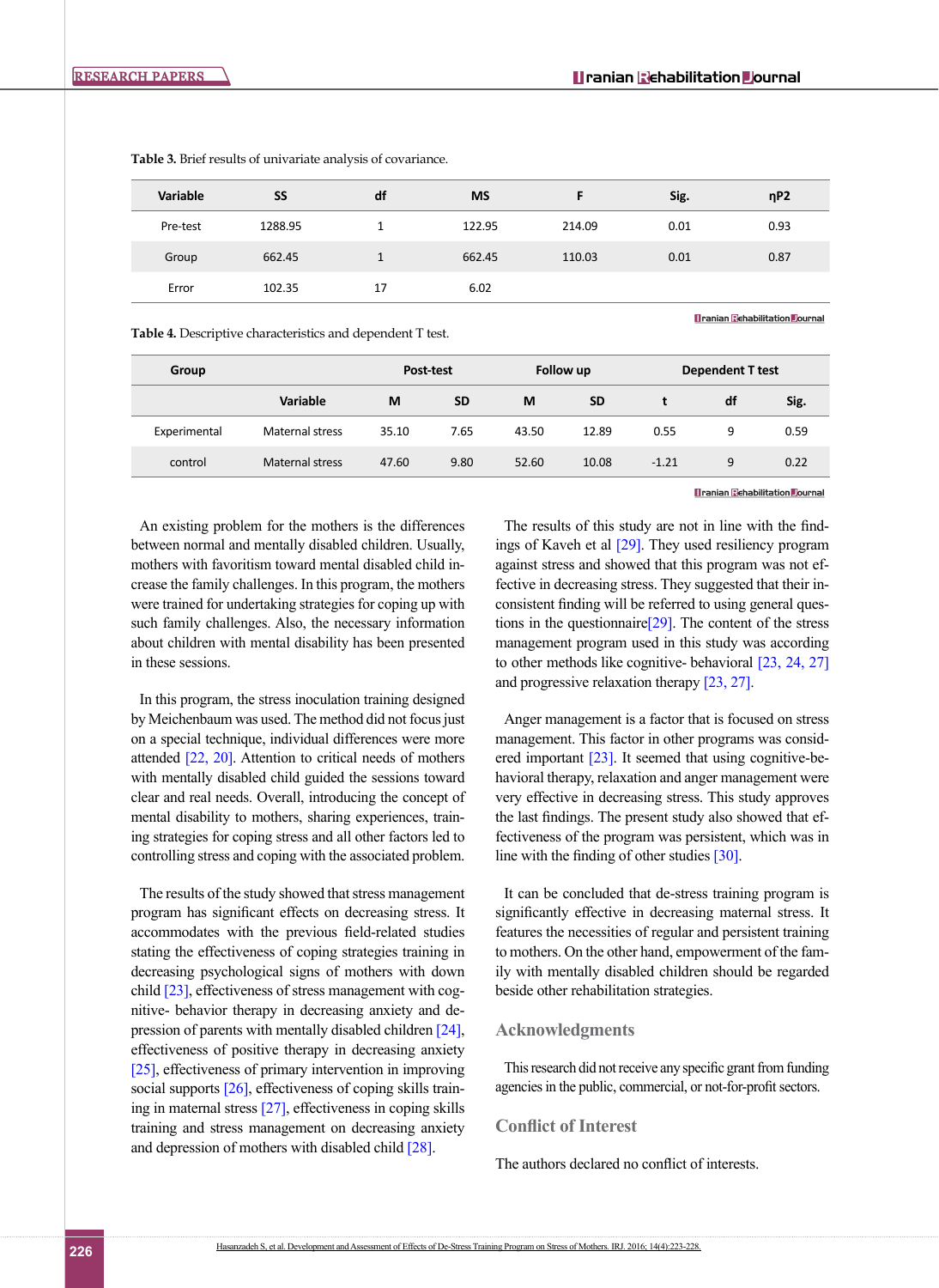#### **References**

- <span id="page-4-0"></span>[1] Heward WL. Exceptional Children. 6<sup>th</sup> ed. New Jersey: Prentice Hall Inc; 2000
- <span id="page-4-1"></span>[2] Afrooz GA. Psychological and rehabilitation of slow pace Children. Tehran: Nashr-e Daneshgahi; 2014
- <span id="page-4-2"></span>[3] Goffman E. Estigma; Nots on the management of spoiled identity. New York: Prentiss-Hall; 1963
- [4] Green SE. We're tired, not sad; Benefits and burders of mothering a child with a disability. Social Science and Medicine. 2007; 64(1):150–63. doi: 10.1016/j.socscimed.2006.08.025
- <span id="page-4-3"></span>[5] Motamedin M, Sohrabi F, Fathi-Azar S, Maleki S. [The comparison of mental health, marital satisfaction and assertive parents of students with mental retardation and normal student in West Azerbaijan Unit (Persian)]. Journal of Knowledge and Research. 2009; 5(36):123-152.
- <span id="page-4-4"></span>[6] Malhotra Ak, Sharma AK. A study to assess, the disability impact on parents of children with mental retardation in two special schools of Delhi. Indian Journal. 2013; 44(1-2):25-27.
- <span id="page-4-5"></span>[7] Gohel S, Mukherjee SK, Choudhari M. Psychosocial impact on the parents of mentally retarded children in Anand District Manish. Health Line. 2011; 2(2):62-66.
- <span id="page-4-6"></span>[8] Richman NE, Corman H, Noonan K. Impact of child disability on the family. Maternal and Child Health Journal. 2007; 12(6):676-683. doi: 10.1007/s10995-007-0307-z
- <span id="page-4-7"></span>[9] Lazarus RS, Folkman S. Stress, appraisal and coping. New York: Springer; 1984.
- <span id="page-4-8"></span>[10] Åsberg KK, Vogel JJ, Bowers CA. Exploring correlates and predictors of stress in parents of children who are deaf: implications of perceived social support and mode of communication. Journal of Child and Family Studies. 2007; 17(4): 486–99. doi: 10.1007/s10826-007-9169-7
- <span id="page-4-9"></span>[11] Stora JB. Le stress [P. Dadsetan, Persian trans]. Tehran: Roshd publication; 2008.
- <span id="page-4-10"></span>[12] Brown G, Bramston P. Stress and the quality of life in the parents of young people with intellectual disabilities. Journal of Psychiatric Mental Health Nursing. 1998; 5(5):415-421. PMID: 10067490
- <span id="page-4-11"></span>[13] Singer GHS, Ethridge BL, Aldana SI. Primary and secondary effects of parenting and stress management interventions for parents of children with developmental disabilities: A meta-analysis. Mental Retardation and Developmental Disabilities Research Reviews. 2007; 13(4):357-369. doi: 10.1002/ mrdd.20175
- <span id="page-4-12"></span>[14] Amiri M, Afrooz GA, Malahmadi E, Javadi S, Nour-Allahi F, Rezaei-Bidakhavidi A. [A study of mental health and parenting stress among parents of mentally disabled children (Persian)]. Journal of Behavior Sciences. 2011; 4(4):261-268.
- <span id="page-4-13"></span>[15] McConkey R, Truesdale-Kennedy M, Chang M-Y, Jarrah S, Shukri R. The impact on mothers of bringing up a child with intellectual disabilities: A cross-cultural study. International Journal of Nursing Studies. 2008; 45(1):65-74. doi: 10.1016/j. ijnurstu.2006.08.007
- <span id="page-4-14"></span>[16] Osborne LA, Reed P. The Relationship between parenting stress and behavior problems of children with Autistic Spec-

trum Disorders. Exceptional Children. 2009; 76(1):54-73. doi: 10.1177/001440290907600103

- <span id="page-4-15"></span>[17] Parish SL, Rose RA, Grinstein-Weiss M, Richman EL. Material hardship in U.S families raising children with disabilities. Journal of Exceptional Children. 2008; 75(1):71-92. doi: 10.1177/001440290807500104
- <span id="page-4-16"></span>[18] Folkman S. Making the case for coping. In: Corpenter B, editor. Personal Coping; Theory, Research and Applications. New York: Praeger; 1992.
- <span id="page-4-17"></span>[19] Feher-Prout T. Stress and coping in families with deaf children. Journal of Deaf Studies and Deaf Education. 1996; 1(3):155-166. doi: 10.1093/oxfordjournals.deafed.a014291
- <span id="page-4-18"></span>[20] Janbozorgi M, Nouri N. [Stress and anxiety psychotherapy (Persian)]. Tehran: Samt Publication; 2010
- <span id="page-4-19"></span>[21] Hasanzadeh S. [Parenting stress in mothers with deaf children (Persian)]. Journal of Psychology and Education. 2012; 42(1):51-62.
- [22] Meichenbaum D. Stress inoculation [S. Mobini, Persian trans]. Tehran: Roshd Publication; 1998
- [23] Pourmohammadreza-Tajrishi M, Azadfallah P, Hemmati Garakani S, Bakhshi E. [The effect of problems-focused coping strategy training on psychological syndromes (Persian)]. Iranian Journal of Public Health. 2015; 44(2):254-262.
- [24] Hossienkhanzadeh AA, Yeganeh T, Rashidi N, Zareimanesh G, Fayegi N. Effects of stress management training by using Cognitive-Behavioral method on reducing anxiety and depression among parents of children with mental retardation. Sociology Mind. 2013; 3(1):62-66. doi: 10.4236/ sm.2013.31011
- <span id="page-4-20"></span>[25] Rohini NS. Management of anxiety and QOL in the parents of children with special needs through positive therapy. International Journal of Multidisciplinary Research. 2012; 2(2):75-91.
- <span id="page-4-21"></span>[26] Raspa M, Bailey DB, Olmsted MG, Nelson R, Robinson N, Simpson ME, et al. Measuring family outcomes in early intervention: Findings from a large-scale assessment. Exceptional Children. 2010; 76(4):496–510. doi: 10.1177/001440291007600407
- <span id="page-4-22"></span>[27] Valizadeh Sh, Davoodifar A, Birdie Ozonye Doji R, Alayei Z. [Effectiveness skills training of coping on levels of stress and frustration mothers of mentally retarded children (Persian)]. Research on Exceptional Children. 2010; 3(10):237-244.
- <span id="page-4-23"></span>[28] Singer GH, Irvin LK, Hawkins N. Stress management training for parents if children with severe handicaps. Journal of Mental Retardation. 1988; 26(5):269-77.
- <span id="page-4-24"></span>[29] Kaveh M, Alizadeh H, Delavar A, Borjali A. [Development of a resilience fostering program against stress and its impact on quality of life components in parents of children with mild intellectual disability (Persian)]. Journal of Exceptional Children. 2011; 11(2):119-140.
- <span id="page-4-25"></span>[30] Yousofi-Naminy AS, Gobari-Bonab B, Hassanzadeh S, Sokoohi-Yekta M. Development of behavior management program for mothers of deaf children and studying its effectiveness on reduction of mothers stress. Journal of Clinical Psychology. 2014; 6(3):95-107